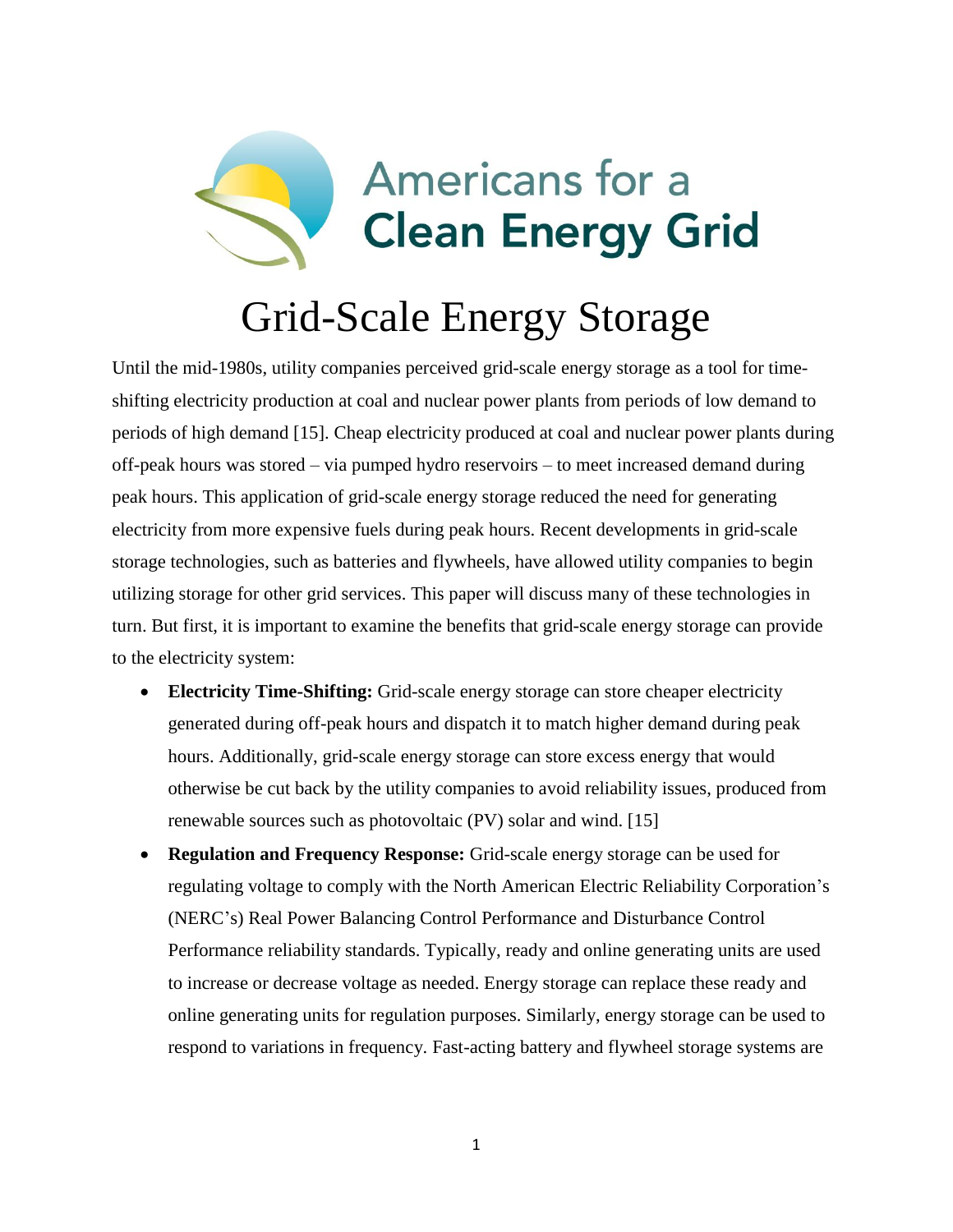better than ready and online generation units at maintaining frequency because of their faster response time. [15]

- **Spinning, Non-Spinning, and Supplemental Reserves:** Reserve capacity is a requirement for the operation of an electric grid. Reserves are used to supply electricity in case a generation unit goes offline unexpectedly. There are three types of reserves: spinning reserves that respond to frequency fluctuations, generation, or transmission issues within a range of ten seconds to ten minutes; non-spinning reserves that respond within ten minutes for use as uninterruptable and/or curtailable (the right of a transmission provider to interrupt transmission when system reliability is threatened or emergency conditions exist) loads; and supplemental loads that can respond within an hour to act as backups to spinning and non-spinning reserves in case of a disruption. Grid-scale energy storage can provide each of these services. [15]
- **Increased Penetration of Renewable Sources:** Energy storage is crucial for eliminating weather-induced fluctuations in electricity production from wind and PV systems. Energy storage systems can store excess electricity produced from renewable resources during sunny and windy weather conditions, and provide electricity during cloudy and calm weather conditions. This can help make wind and solar systems more reliable, and also makes at least some of their generation dispatchable. Additionally, if electricity production from wind and solar systems is stabilized, utility companies and investors would be more likely to invest in the transmission lines necessary to import electricity from remote locations where wind and solar systems are most economical.
- **Distribution Upgrade Deferral:** Energy storage can delay the replacement of old transformers and save money for the owners of transmission infrastructure. When a transformer is replaced with a new, larger transformer, its size is selected to handle increases in electricity demand over the next 15 to 20 years. This leads to the underutilization of transformers for the majority of their lives. Energy storage systems can offload existing transformers during peak hours, thus effectively avoiding the need for new, larger transformers. Energy storage can prolong the operational lives of existing transformers and reduce the underutilization of new transformers. [15]
- **Transmission Congestion Relief:** Energy storage can improve transmission resiliency by relieving transmission congestion. Energy storage can be installed downstream from

2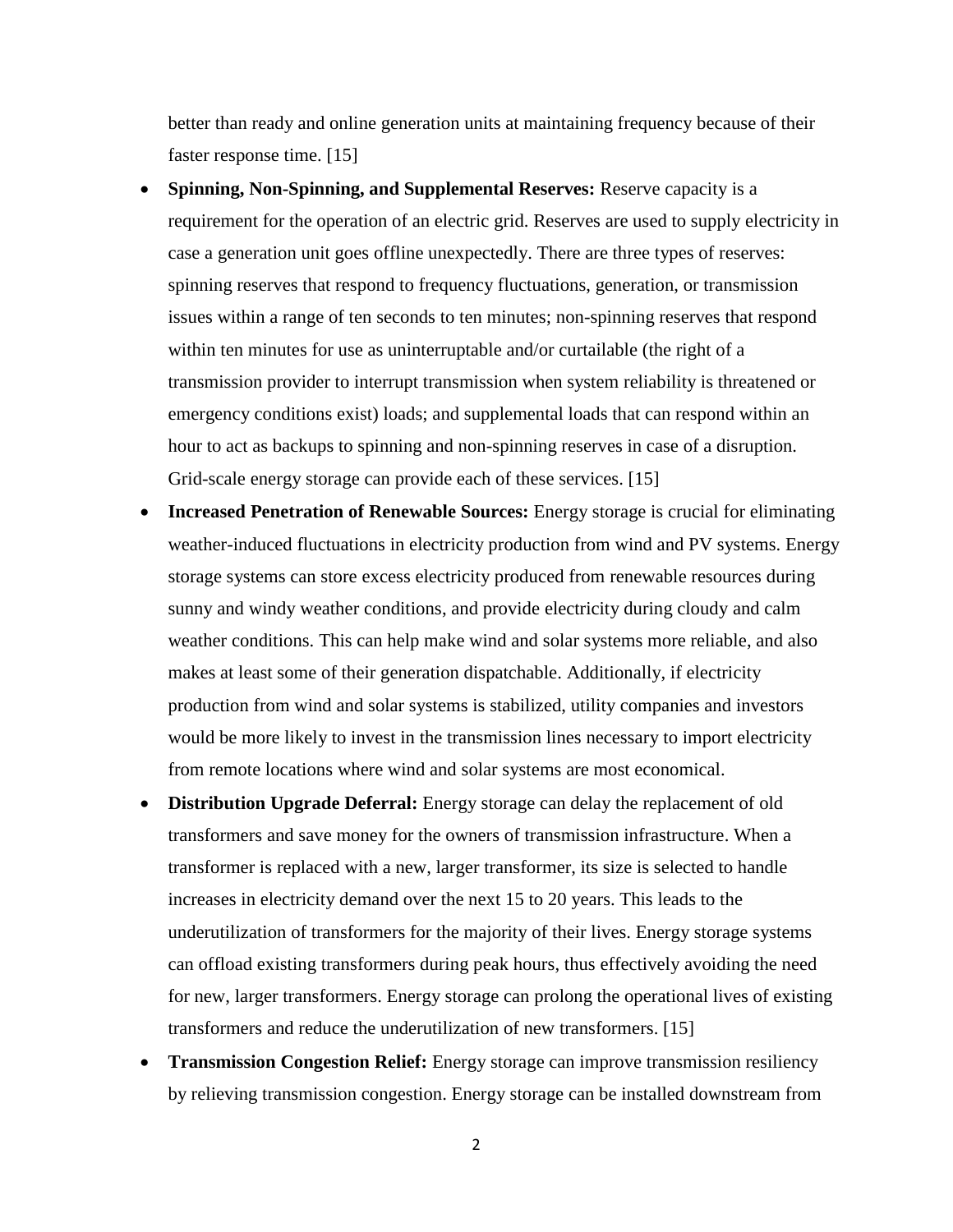transmission congestion points to reduce congestion and improve transmission reliability. Relieving congestion not only helps utility companies avoid congestion charges, it also eliminates the need for transmission expansion projects. Additionally, energy storage can improve transmission reliability by counteracting voltage dips across transmission lines.

Several technologies for large scale storage of renewable energy exist today with their own advantages, restrictions, potential, and applications. Lithium-ion batteries, sodium-sulfur batteries, vanadium-redox flow batteries, metal-air batteries, pumped hydro storage, flywheels and compressed air energy storage are the most prominent technologies that are either being used or being considered for grid-scale energy storage. To effectively compare and analyze these technologies, it is important to understand the performance metrics that will be used for analysis and comparison [3]:

- *Efficiency*: Ratio of "useful power output" over "total power input."
- *Cycle Lifetime*: Total number of charge and discharge cycles that the storage system can manage in its lifetime.
- *Expected Lifetime*: Number of years the storage system can perform satisfactorily before needing to be replaced.
- *Specific Energy*: Measure of the density of energy stored in Watt-hour/kilogram.
- *Specific Power*: Measure of the density of power stored in Watt/kilogram.
- *Energy Storage System Cost*: Capital cost of building the storage system. It is usually divided into Power Capacity Cost (\$/kW) and Energy Capacity Cost (\$/kWh).
- *Balance of Plant Cost (BOP)*: Sum of all the costs incurred for land, construction, taxes, permits and other non-system costs in \$/kW.
- *Power Conversion System Cost (PCS)*: Cost of all components between the storage system and the utility grid. These usually include transformers, transmission lines, safety sensors, control units and other components – measured in \$/kW.
- *Operation and Maintenance Fixed Costs (O&M)*: Annual cost of the maintenance necessary for keeping the storage system operational in \$/kW-yr.
- *Maturity***:** Extent of a technology's deployment.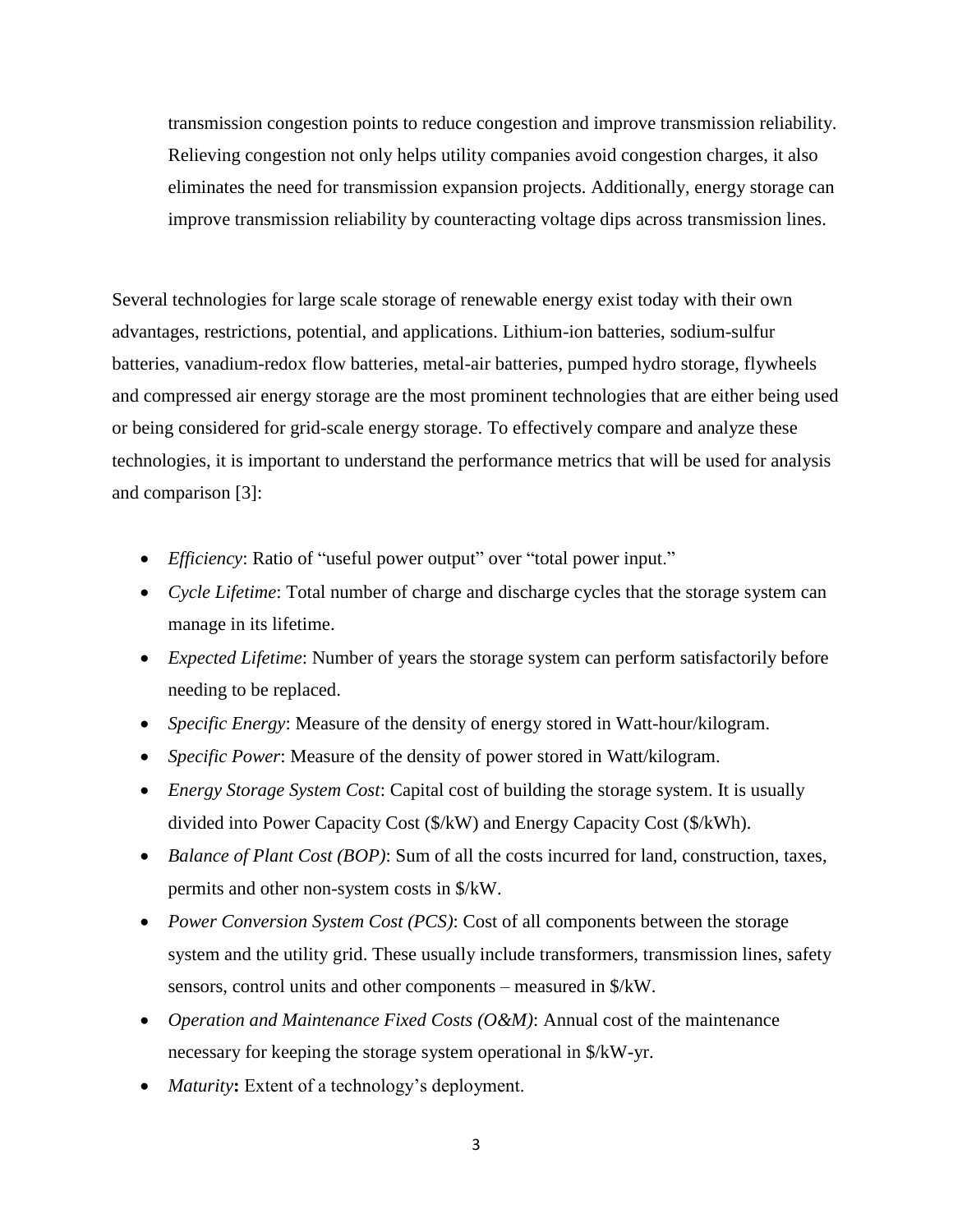For side-by-side comparisons of the technologies discussed, please refer to Appendix A.

# **Lithium-Ion Batteries**

The anode of a lithium-ion battery is made up of a lithiated (treated with lithium) metal oxide, and the cathode is made up of graphitic carbon. Lithium salts dissolved in organic carbonates are used as electrolytes in lithium-ion batteries. Unlike other batteries, lithium-ion batteries have complex control circuits to prevent overcharging and side reactions. This lack of overcharging and side reactions gives lithium-ion batteries their characteristic high efficiencies. However, complex control circuits also drive up the cost of lithium-ion batteries. [3][4]

- Advantages: Lithium-ion batteries have high energy and power densities, efficiency and expected life.
- Disadvantages: Lithium-ion batteries have high capital cost and require advanced management for their control circuits [5]. Additionally, the lithium inside these batteries poses a fire threat upon accidental contact with water.
- Example of Existing Installation: Electrovaya agreed to install a 1.2 MWh lithium-ion battery bank in Ontario for renewable energy integration in August of 2011 [4].

|                                      | <b>Lithium-Ion Batteries</b> |
|--------------------------------------|------------------------------|
| Efficiency $(\% )$                   | 85-98                        |
| <b>Cycle Lifetime (cycles)</b>       | 1,000-10,000                 |
| <b>Expected Lifetime (years)</b>     | $5 - 15$                     |
| <b>Specific Energy (Wh/kg)</b>       | 75-200                       |
| <b>Specific Power (W/kg)</b>         | 150-315                      |
| <b>Power Capacity Cost (\$/kW)</b>   | 175-4,000                    |
| <b>Energy Capacity Cost (\$/kWh)</b> | 500-2,500                    |
| <b>BOP</b> (\$/kWh)                  | 120-600                      |
| $PCS$ ( $\frac{K}{W}$ )              |                              |
| $O&M(S/kW-yr)$                       | $12 - 30$                    |
| <b>Maturity</b>                      | Commercial                   |

• Performance Measures: [3][5]

#### **Sodium-Sulfur Batteries**

Sodium-sulfur batteries are part of the molten salt battery family. Both electrodes of a sodiumsulfur battery are in molten form, and the battery operates at high temperatures. The anode is made up of liquid sodium, and the cathode is made up of liquid sulfur. Anode and cathode are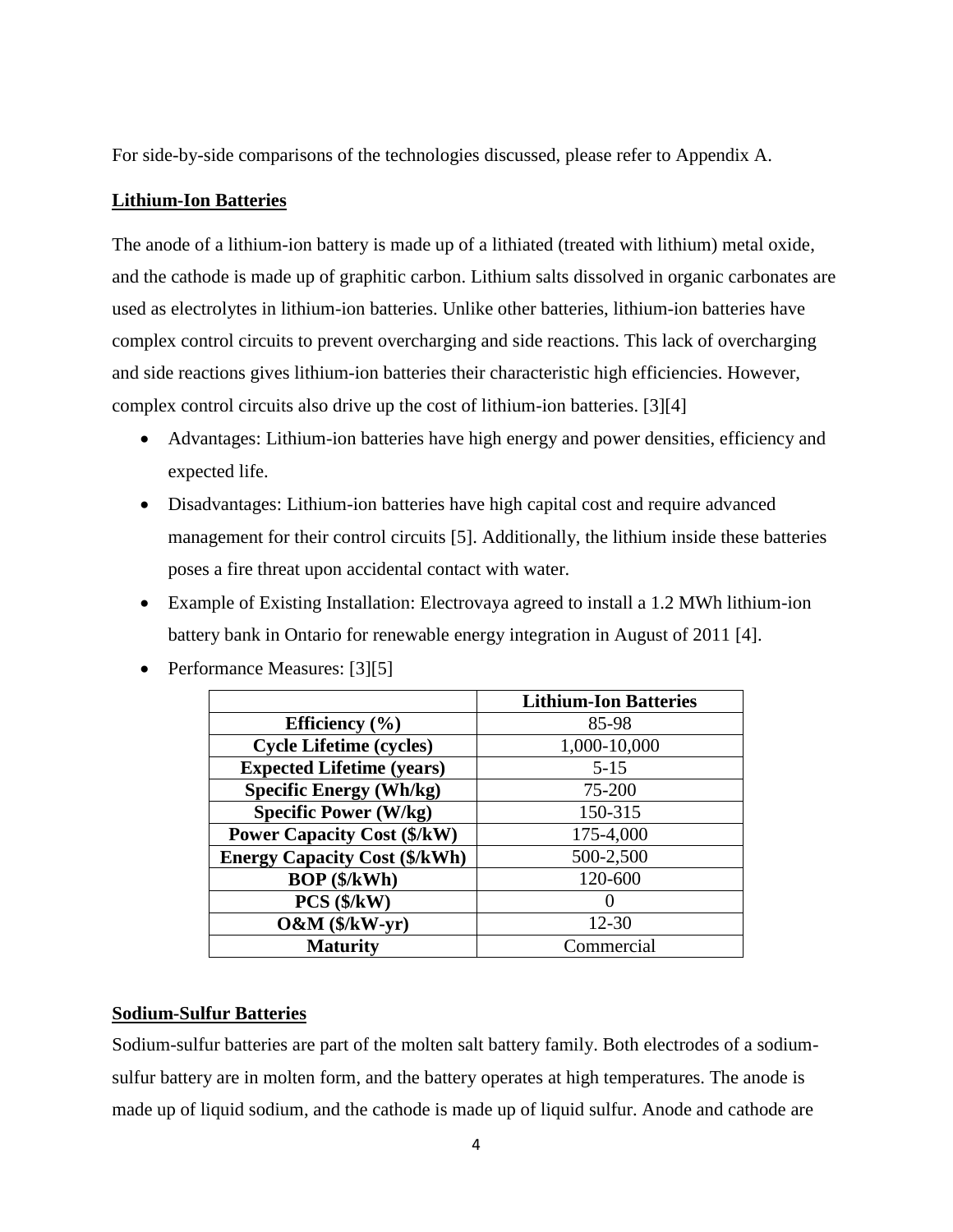separated by a layer of solid beta-alumina electrolyte that only allows positive sodium ions to pass through it. The following chemical reaction produces electricity in a sodium-sulfur battery: [3][4]

$$
2Na + 2S = Na_2S_4
$$



- Advantages: Sodium-sulfur batteries have high energy density, power density, efficiency and expected life.
- Disadvantages: Sodium-sulfur batteries have high capital cost, and the explosive nature of sodium makes them dangerous to work with [5].
- Example of Existing Installation s: A 34 MW, 245MWh sodium-sulfur battery bank is installed in northern Japan for the stabilization of energy produced by a 51 MW wind farm [5][7].
- Performance Measures: [3][5]

|                                      | <b>Sodium Sulfur Batteries</b> |  |
|--------------------------------------|--------------------------------|--|
| Efficiency $(\% )$                   | 70-90                          |  |
| <b>Cycle Lifetime (cycles)</b>       | 2,500-25,000                   |  |
| <b>Expected Lifetime (years)</b>     | $5 - 15$                       |  |
| <b>Specific Energy (Wh/kg)</b>       | 150-240                        |  |
| <b>Specific Power (W/kg)</b>         | 150-230                        |  |
| <b>Power Capacity Cost (\$/kW)</b>   | 150-3,000                      |  |
| <b>Energy Capacity Cost (\$/kWh)</b> | 250-500                        |  |
| <b>BOP</b> (\$/kWh)                  | 120-600                        |  |
| $PCS$ ( $\frac{K}{W}$ )              | $0 - 120$                      |  |
| $O&M(S/kW-yr)$                       | $23 - 61$                      |  |
| <b>Maturity</b>                      | Commercializing                |  |

# **Vanadium-Redox Batteries**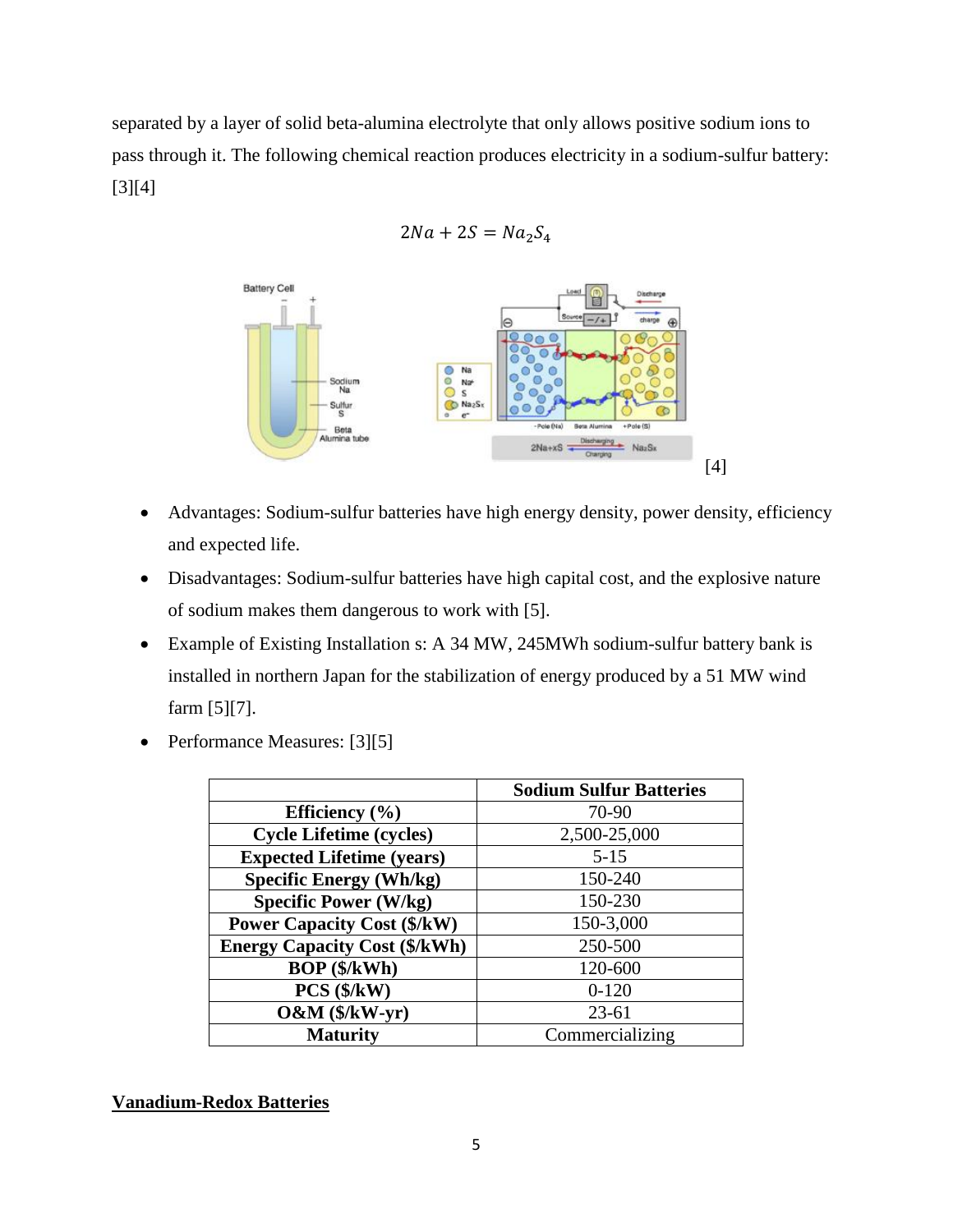Vanadium-redox batteries are part of the flow battery family. The two electrolytes used in vanadium-redox batteries are stored in two separate tanks, and each one of them is referred to as a "half-cell." Using pumps, the electrolytes are passed through the electrodes, and electric current is produced as a result of redox reaction. Unlike other batteries, power and energy densities are independent of each other in a vanadium redox flow battery. Power density is directly related to the surface area of electrodes, while the energy density is proportional to the volume of the electrolyte tanks. [3][4]



- Advantages: Vanadium-redox batteries have high power and energy densities. Additionally, the power and energy densities of these batteries can easily be upgraded without have to replace the whole storage system [5].
- Disadvantages: Vanadium-redox batteries can only operate between  $10^{\circ}\text{C}$  35 °C, which significantly restricts the application of these batteries [4].
- Example of Existing Installation: Prudent Energy installed a 4MW, 6MWh vanadium redox battery bank in Japan, which was decommissioned after roughly 270,000 shallow cycles [4][6].
	- **Vanadium-Redox Batteries Efficiency** (%) 60-85 **Cycle Lifetime (cycles)** 12,000-14,000 **Expected Lifetime (years)** 5-15 **Specific Energy (Wh/kg)** 10-30 **Specific Power (W/kg)** 166
- Performance Measures: [3][5]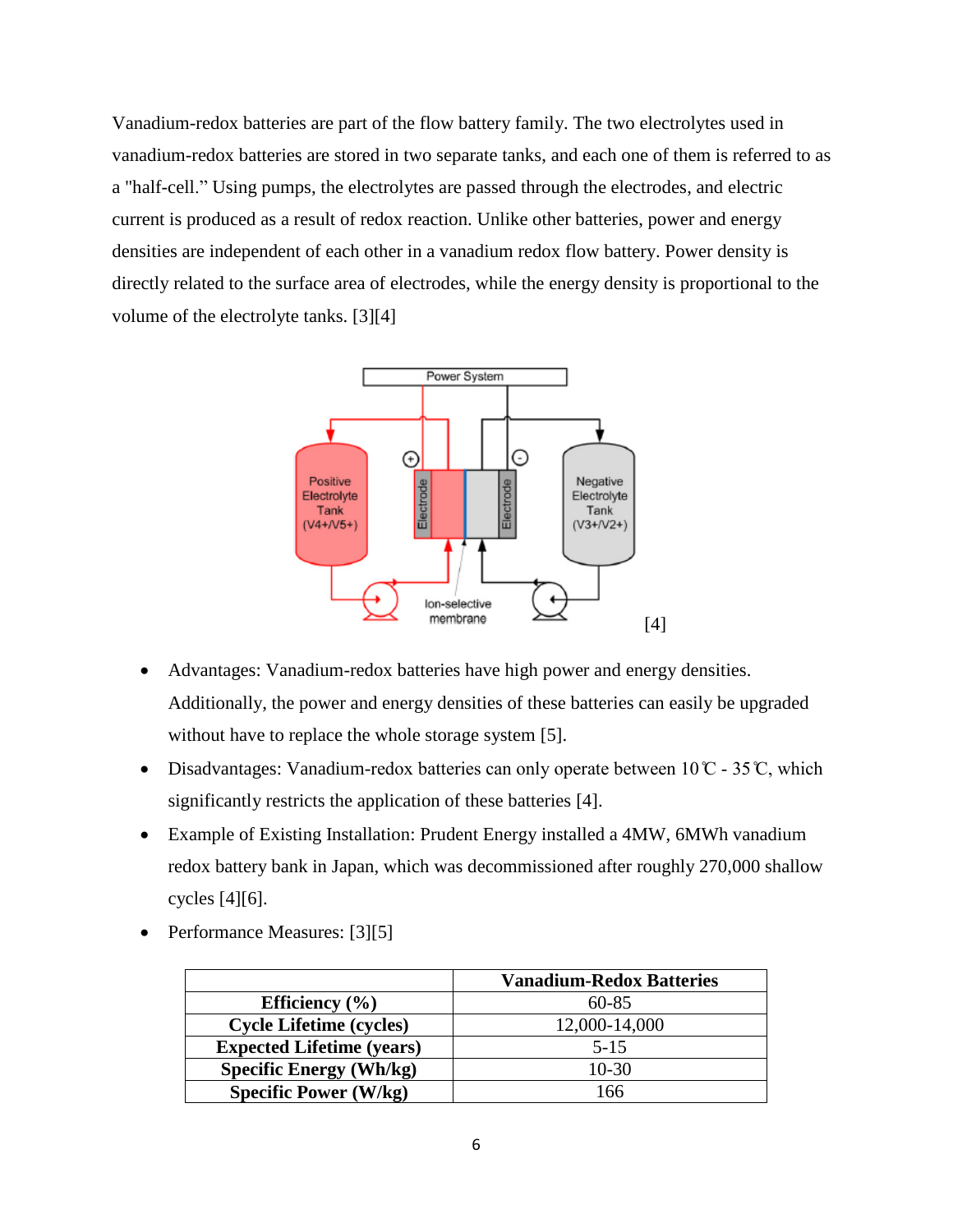| <b>Power Capacity Cost (\$/kW)</b>   | 175-1,500                         |  |  |  |  |
|--------------------------------------|-----------------------------------|--|--|--|--|
| <b>Energy Capacity Cost (\$/kWh)</b> | 150-1,000                         |  |  |  |  |
| $BOP$ ( $\frac{1}{2}$ /kWh)          | 120-610                           |  |  |  |  |
| $PCS$ ( $\frac{1}{2}$ /kW)           | $36-120$                          |  |  |  |  |
| $O&M(S/kW-yr)$                       | $24 - 65$                         |  |  |  |  |
| <b>Maturity</b>                      | Developed, but not commercial yet |  |  |  |  |

# **Nickel-Cadmium Batteries**

Nickel-cadmium batteries are relatively simple in terms of electrochemistry. The anode is made up of nickel hydroxide, and the cathode is made up of cadmium. The electrolyte usually consists of potassium hydroxide. Similar to lead-acid batteries, nickel-cadmium batteries have been utilized for a long period of time. [3]

- Advantages: Nickel-cadmium batteries have high energy and power densities. Additionally, these batteries can tolerate extreme temperatures [5].
- Disadvantages: Nickel-cadmium batteries have relatively lower efficiency and contain toxic cadmium [5].
- Example of Existing Installation: A 40 MW, 28MWh nickel-cadmium battery bank is installed in Fairbanks, Alaska [3].
- Performance Measures: [3][5]

|                                      | <b>Nickel Cadmium Batteries</b> |
|--------------------------------------|---------------------------------|
| Efficiency $(\% )$                   | 60-70                           |
| <b>Cycle Lifetime (cycles)</b>       | 800-3,500                       |
| <b>Expected Lifetime (years)</b>     | $5 - 20$                        |
| <b>Specific Energy (Wh/kg)</b>       | 50-75                           |
| <b>Specific Power (W/kg)</b>         | 150-300                         |
| <b>Power Capacity Cost (\$/kW)</b>   | 150-1,500                       |
| <b>Energy Capacity Cost (\$/kWh)</b> | 600-1,500                       |
| BOP (\$/kWh)                         | 120-600                         |
| $PCS$ ( $\frac{K}{W}$ )              | 50-180                          |
| $O&M(S/kW-yr)$                       | $6 - 32$                        |
| <b>Maturity</b>                      | Commercial                      |

# **Pumped Hydroelectric Storage (PHS)**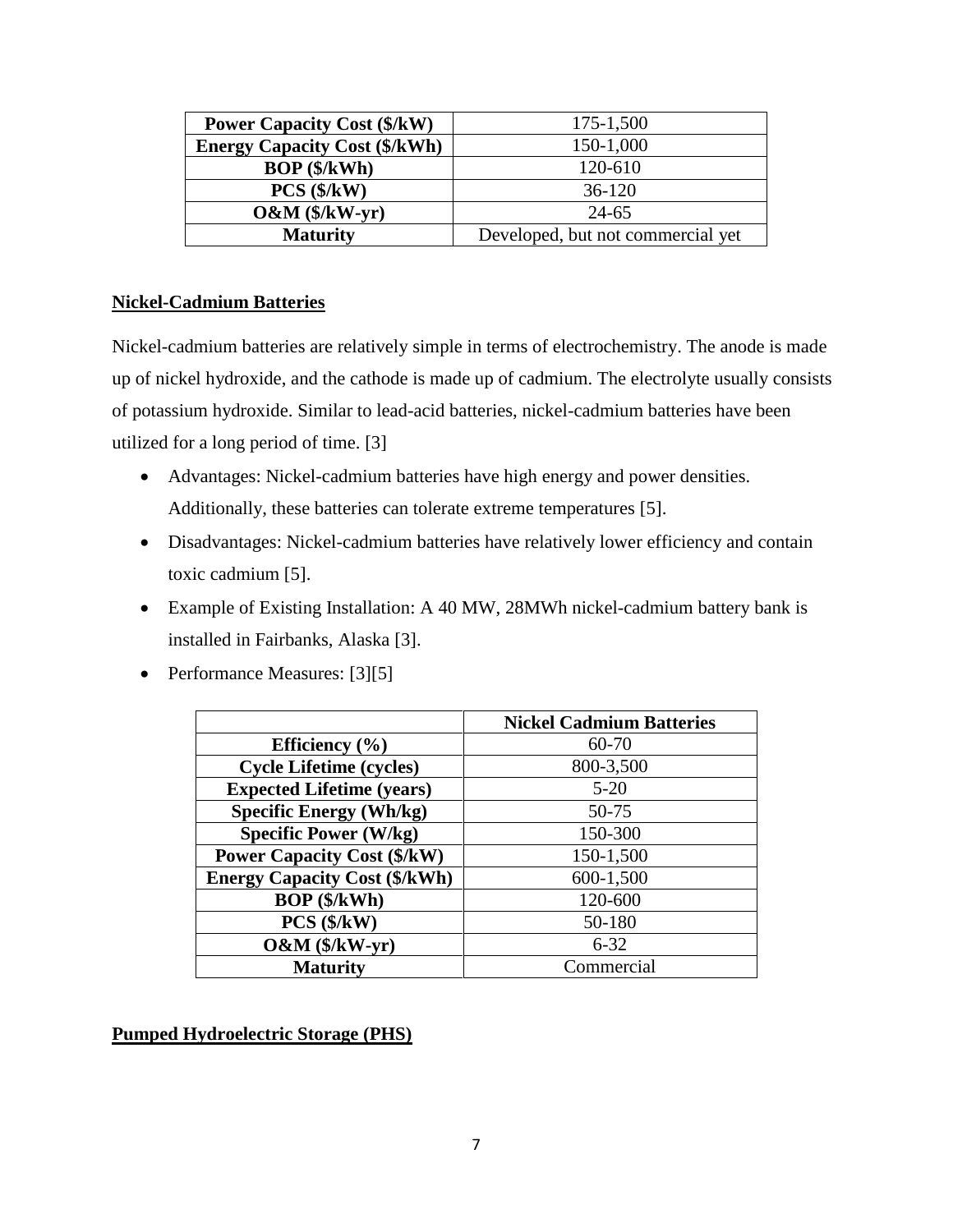Pumped hydroelectric storage requires two water reservoirs with differential elevation connected by a pipeline. To store energy, electricity is used to run a motor that pumps water up to the upper reservoir. When electricity is needed, the water from the upper reservoir is allowed to run through a turbine, which rotates the connected generator, and electricity is produced. Some pumped hydroelectric storage facilities have the motor and generator combined in one because motors can act like generators. Motors can be turned to produce electricity, or electricity can be used to turn the motor. [3]



- Advantages: PHS has high power and energy densities. Additionally, this method has the least cost for a large-scale storage project and relatively long expected lifetime.
- Disadvantages: PHS has very specific considerations for site construction, and its construction requires multiple years and large capital investment. PHS can also have a negative impact on marine life in the reservoir.
- Example of Existing Installation: United States has 20.36 GW of pumped hydroelectric storage capacity installed [3].
- Performance Measures: [3][5]

|                                      | <b>Pumped Hydro Storage</b> |
|--------------------------------------|-----------------------------|
| Efficiency $(\% )$                   | 70-85                       |
| <b>Cycle Lifetime (cycles)</b>       | N/A                         |
| <b>Expected Lifetime (years)</b>     | $30 - 60$                   |
| <b>Specific Energy (Wh/kg)</b>       | $0.5 - 1.5$                 |
| <b>Specific Power (W/kg)</b>         |                             |
| <b>Power Capacity Cost (\$/kW)</b>   | 600-2,000                   |
| <b>Energy Capacity Cost (\$/kWh)</b> | $0 - 23$                    |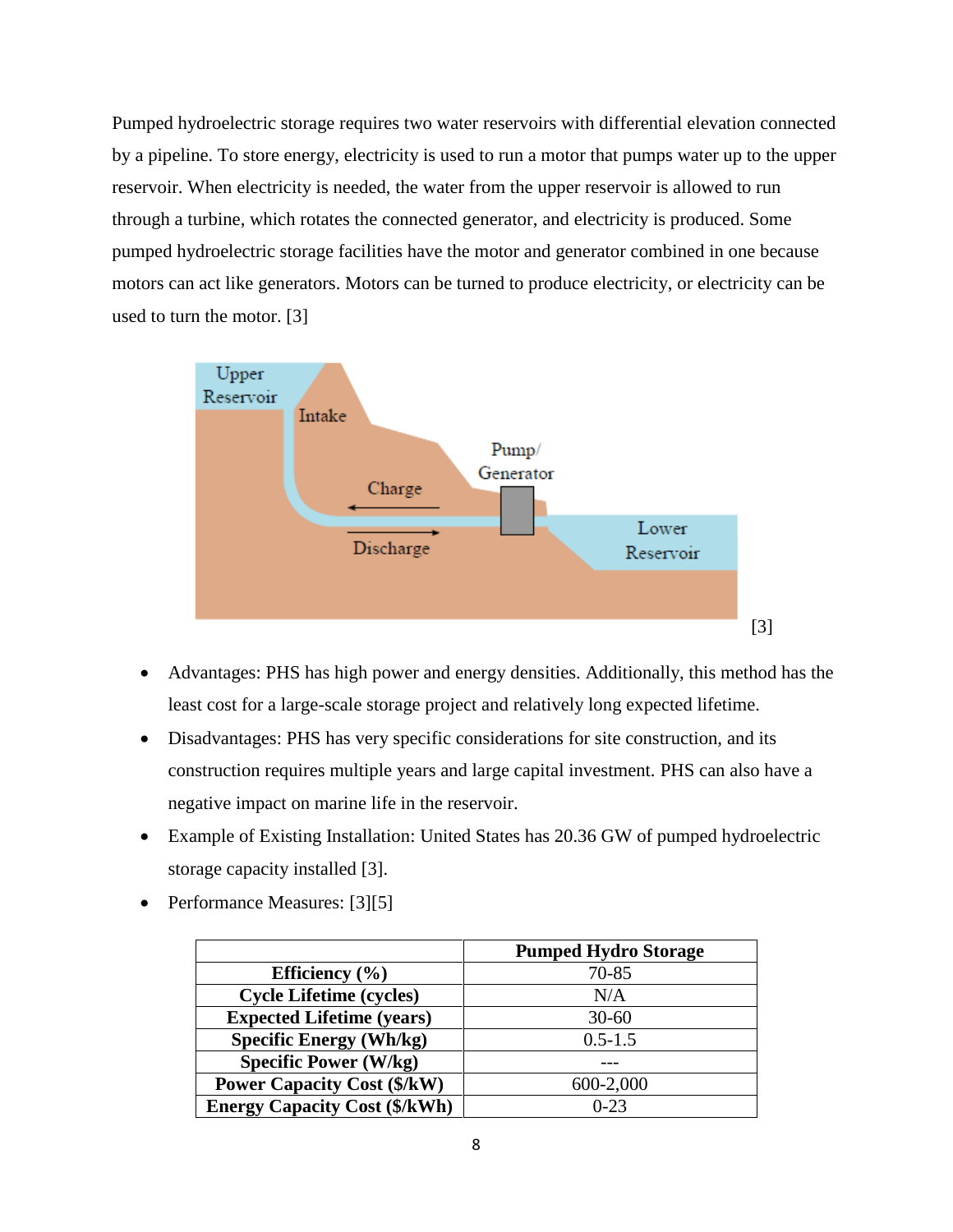| $BOP$ ( $\frac{1}{2}$ /kWh) | 270-580    |  |  |
|-----------------------------|------------|--|--|
| $PCS$ ( $\frac{K}{W}$ )     | $0 - 4.8$  |  |  |
| $O&M(S/kW-yr)$              | $3-4.4$    |  |  |
| <b>Maturity</b>             | Commercial |  |  |

#### **Compressed Air Energy Storage (CAES)**

In compressed air energy storage, excess electricity is used to pump air into underground geological formations until the air is at high pressure. When electricity is needed, the air is released from these underground formations and used to run gas-fired turbine generators. CAES systems are attached to natural gas power plants, where the compressed air is mixed with natural gas for combustion. [3][8]



- Advantages: The similarity of CAES systems to a conventional gas combustion system makes them easy to integrate in the existing grid. CAES systems also have relatively long expected lifetime.
- Disadvantages: CAES systems require specific geographic locations for installations, along with a supply of natural gas. Some CAES installations have relatively low efficiency.
- Example of Existing Installations: Germany has 290 MW and the United Stated has 110 MW of CAES systems installed and functioning [5].
- Performance Measures: [3][5]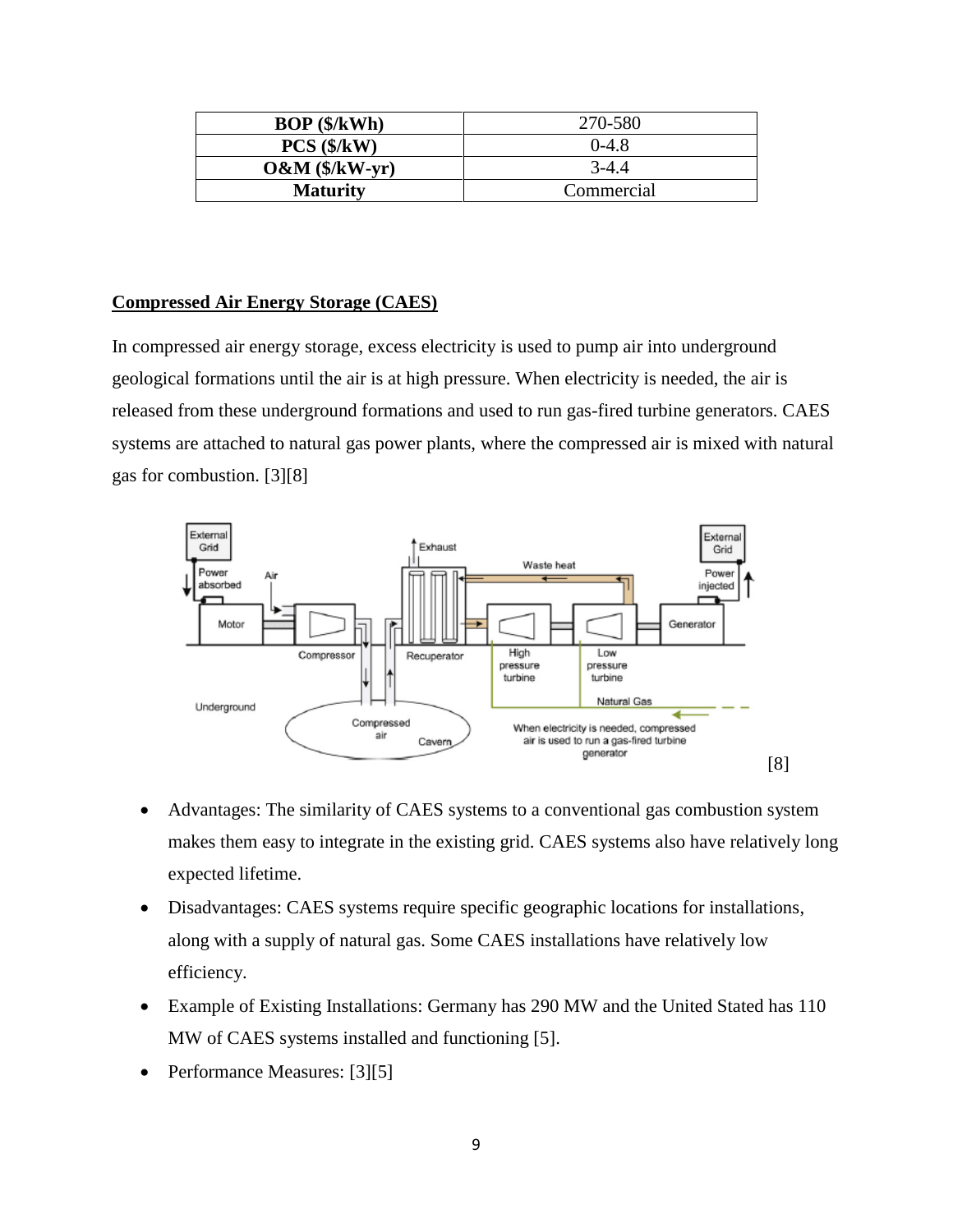|                                      | <b>Compressed Air Storage</b> |
|--------------------------------------|-------------------------------|
| Efficiency $(\% )$                   | 57-85                         |
| <b>Cycle Lifetime (cycles)</b>       | N/A                           |
| <b>Expected Lifetime (years)</b>     | $20 - 40$                     |
| <b>Specific Energy (Wh/kg)</b>       | $30-6$                        |
| <b>Specific Power (W/kg)</b>         |                               |
| <b>Power Capacity Cost (\$/kW)</b>   | 400-800                       |
| <b>Energy Capacity Cost (\$/kWh)</b> | $2 - 140$                     |
| BOP (\$/kWh)                         | 270-580                       |
| $PCS$ ( $\frac{K}{W}$ )              | 46-190                        |
| $O&M(S/kW-yr)$                       | $1.6 - 29$                    |
| <b>Maturity</b>                      | Commercial                    |

#### **Flywheel Energy Storage**

Flywheel energy storage systems store kinetic energy as angular momentum. Off-peak electricity is used to power motors that spin large discs, and these discs keep spinning until electricity is required. Once the electricity is required, the spinning discs are connected to generators, and electricity is produced. During electricity generation, the discs slowly lose their momentum and require spinning again. The conventional mechanical bearings of the discs are being replaced by magnetic bearings that significantly reduce friction and increase the efficiency of flywheel energy storage systems. Flywheels that spin under 10,000 RPM are considered low-speed flywheels, and the ones that spin over 10,000 RPM are called high-speed flywheels. [3]

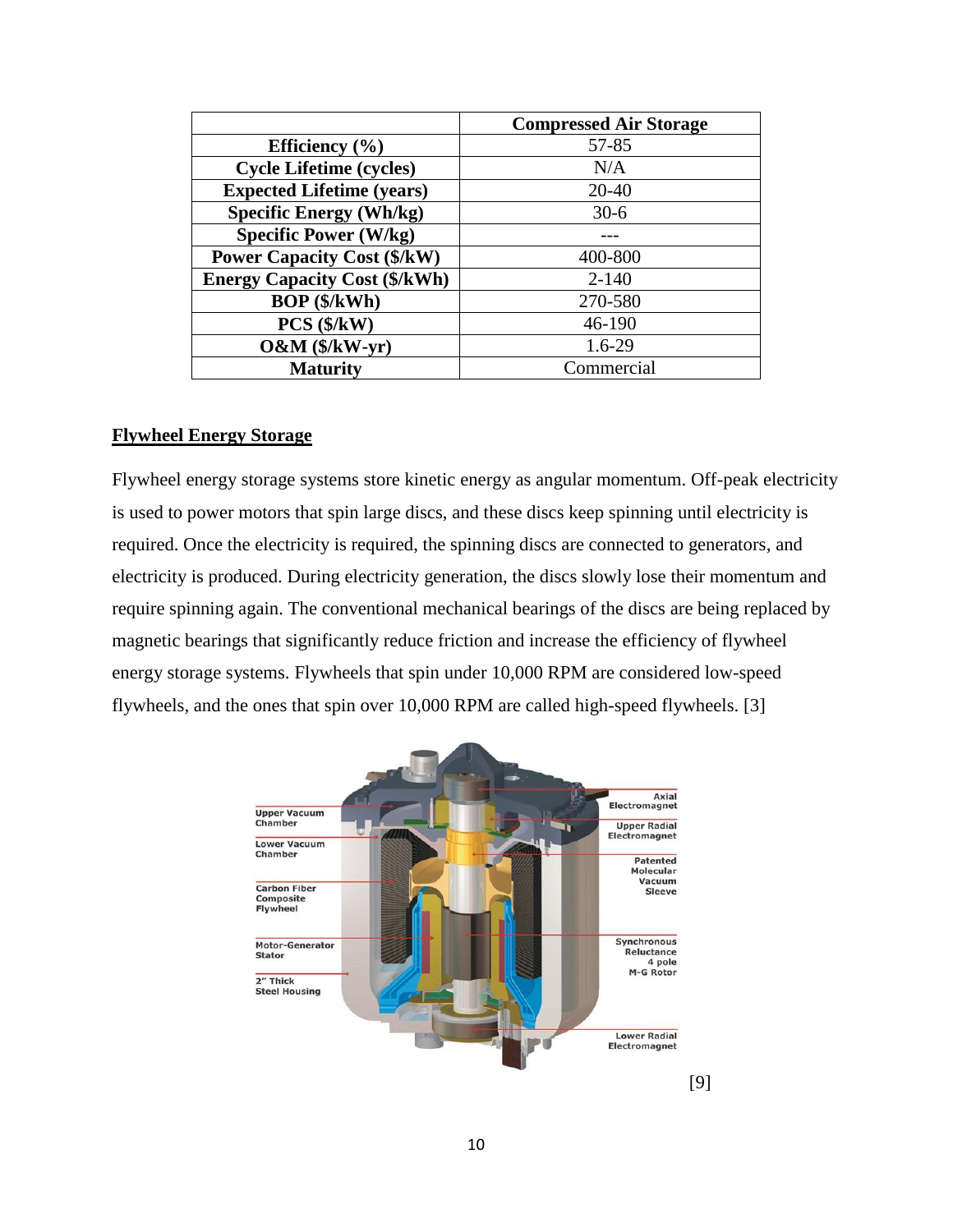- Advantages: Flywheels have power densities and better cycle lifetime than battery storage technologies.
- Disadvantages: Flywheels have relatively low energy densities and large standby losses due to friction [5].
- Example of Existing Installation: A 20 MW flywheel storage system is installed in Stephentown, New York [10].
- Performance Measures: [3]

|                                    | <b>Fly Wheel (Low Speed)</b> | <b>Fly Wheel (High Speed)</b> |  |  |
|------------------------------------|------------------------------|-------------------------------|--|--|
| Efficiency $(\% )$                 | 70-95                        | 70-95                         |  |  |
| <b>Cycle Lifetime (cycles)</b>     | 20,000-100,000               | 20,000-100,000                |  |  |
| <b>Expected Lifetime (years)</b>   | $15 - 20$                    | $15 - 20$                     |  |  |
| <b>Specific Energy (Wh/kg)</b>     | $10-30$                      | $10-30$                       |  |  |
| <b>Specific Power (W/kg)</b>       | 400-1,500                    | 400-1,500                     |  |  |
| <b>Power Capacity Cost (\$/kW)</b> | 250-360                      | 250-400                       |  |  |
| <b>Energy Capacity Cost</b>        | 230-60,000                   | 580-150,000                   |  |  |
| (\$/kWh)                           |                              |                               |  |  |
| <b>BOP</b> (\$/kWh)                | 110-600                      | 110-600                       |  |  |
| $PCS$ ( $\frac{K}{W}$ )            | $0-120$                      | $0-1,200$                     |  |  |
| $O&M(S/kW-yr)$                     | $6 - 22$                     | $6 - 22$                      |  |  |
| <b>Maturity</b>                    | Developed, but not           | Developed, but not            |  |  |
|                                    | commercial yet               | commercial yet                |  |  |

As of August 2013, there were 202 energy storage system deployments with a combined operational capacity of 24.6 GW in the United States [15]. Of the 202 energy storage systems deployed, 96 energy storage systems are grid-scale with a storage capacity of at least 1 MW [15].

| <b>Operational Capacity</b> | <b>Number of Installations</b> |
|-----------------------------|--------------------------------|
| $1 MW - 10 MW$              | 43                             |
| $10$ MW $-$ 100 MW          | 19                             |
| $100$ MW $-1$ GW            | 23                             |
| Greater than 1 GW           | 11                             |
|                             | $Total =$<br>96                |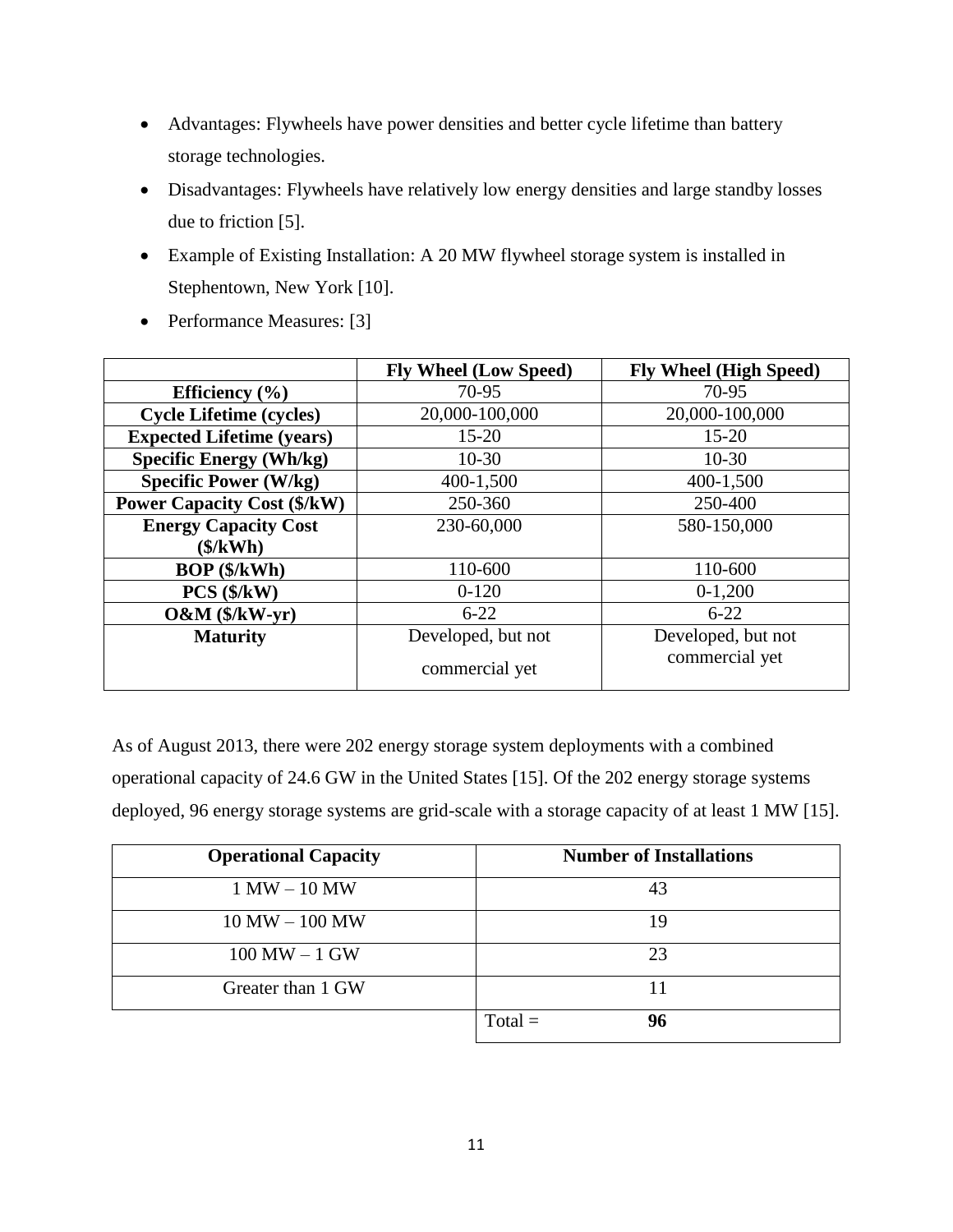The pie charts below shows the penetrations of various energy storage technologies in terms of the total energy storage capacity in the United States.



Pumped hydro storage is by far the most dominant storage technology because of its cost competitiveness and technological feasibility. However, as more resources are being invested in research related to other storage technologies, batteries and flywheels are on track towards playing a bigger role in grid-scale energy storage in the future.

Federal and state governments realize the importance of grid-scale energy storage for electric grid resiliency and are taking steps to promote the development and deployment of these systems. California passed the bill AB 2514 in 2011 to make energy storage more cost effective and easy to regulate [15]. California state law also gives power to the California Public Utilities Commission (CPUC) to mandate certain regional penetration levels for energy storage [15]. In 2010, the State of New York established the NY Battery and Energy Storage Technology Consortium (NY-BEST), a public-private partnership that researches energy storage technology and manufacturing, provides help to energy storage organizations, and advocates for policies that can promote the deployment of energy storage [15]. In 2013, the State of Washington passed laws, HB 1289 and HB 1296, that allow qualifying utilities to credit energy storage output from renewable sources at 2.5 times the normal value, and requires utilities to include energy storage in all integrated resource plans [15]. In addition, the federal government has funded various energy storage projects under the American Recovery and Reinvestment Act of 2009 (ARRA)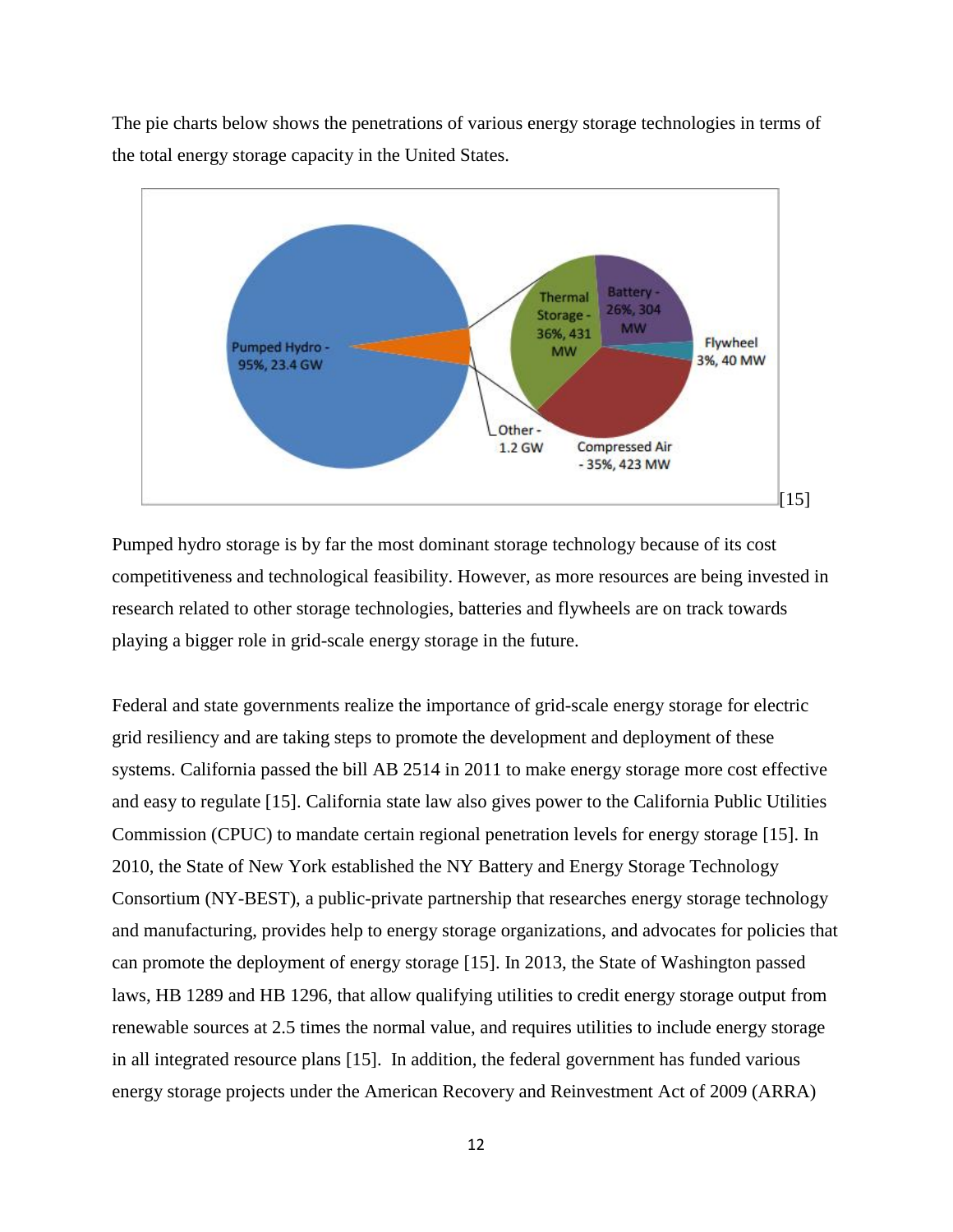through the Smart Grid Demonstration Grant program. The results from these demonstration energy storage projects are being used to guide future investment decisions and policy initiatives [15]. Also, the Department of Energy's 2011 Strategic Plan includes a goal of reducing the cost of energy storage by 30% by 2015 [15].

In summary, grid-scale energy storage offers numerous benefits including grid reliability and resiliency. A Cambridge Energy Research Associates (IHS CERA) report states that the energy storage business could grow from \$200 million in 2012 to a \$19 billion industry by 2017 [15]. This sort of growth in the grid-scale energy storage industry is demonstrative of the crucial role energy storage may come to play in a modernized U.S. electric grid.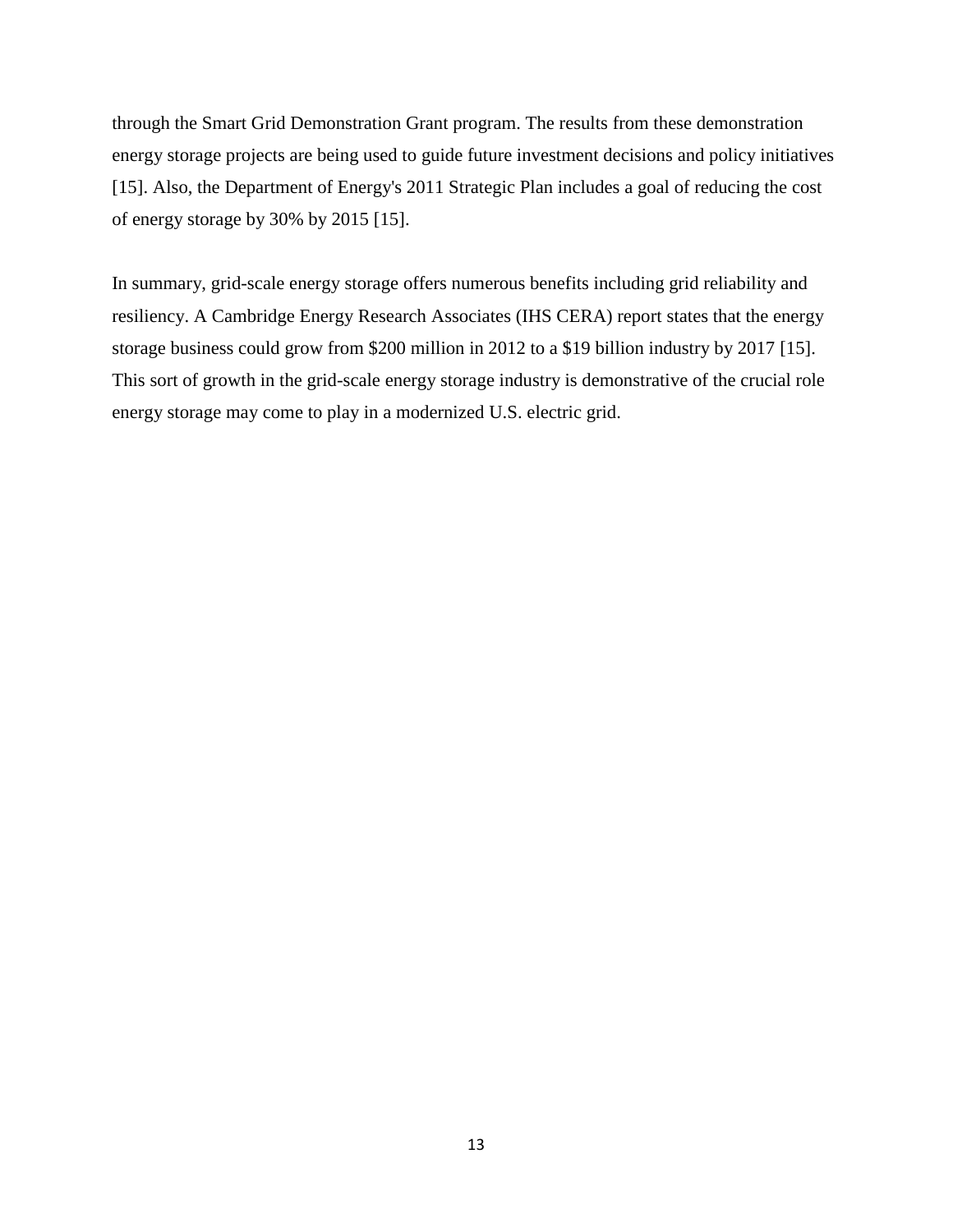#### **References**

- [1] International Energy Agency, Other FAQs. Accessed on April 7, 2014. Retrieved from http://www.iea.org/aboutus/faqs/renewableenergy/
- [2] Rachel Carnegie, Douglas Gotham, David Nderitu & Paul Preckel, Utility scale energy storage systems. Accessed on April 7, 2014. Retrieved from http://www.purdue.edu /discoverypark/energy/assets/pdfs/SUFG/publications/SUFG%20Energy%20Storage%20 Report.pdf
- [3] Kyle Bradbury, Energy storage technology review. Accessed on April 7, 2014. Retrieved from http://people.duke.edu/~kjb17/tutorials/Energy\_Storage\_Technologies.pdf
- [4] Jason Leadbetter & Lukas G. Swan, Selection of battery technology to support gridintegrated renewable electricity. Accessed on April 7, 2014. Retrieved from http://www.sciencedirect.com/science/article/pii/S0378775312009500
- [5] Tugrul U. Daim et al., Evaluation of energy storage technologies for integration with renewable electricity: Quantifying expert opinions. Accessed of April 7, 2014. Retrieved from http://www.sciencedirect.com/science/article/pii/S2210422412000172
- [6] Prudent Energy, VRB technology in Japan. Accessed on April 2, 2014. Retrieved from http://www.pdenergy.com/pdfs/casestudy\_japan.pdf
- [7] Energy Storage Association, Sodium sulfur (NAS) batteries. Accessed on March 25, 2014. Retrieved from http://energystorage.org/energy-storage/technologies/sodium-sulfur-nasbatteries
- [8] Francisco Díaz-González et al., A review of energy storage technologies for wind power applications. Accessed on March 26, 2014. Retrieved from http://www.sciencedirect.com /science/article/pii/S1364032112000305
- [9] POWERTHRU: Clean Flywheel Energy Storage, Overview. Accessed on March 29, 2014. Retrieved from http://www.power-thru.com/overview\_detail.html
- [10] Jeff St. John, Beacon power's bankruptcy autopsy. Accessed on March 28, 2014. Retrieved from https://www.greentechmedia.com/articles/read/beacon-powers-bankruptcy-autopsy/
- [11] Renewable Grid Initiative, RGI storage workshop. Accessed on April 20, 2014. Retrieved from http://renewables-grid.eu/fileadmin/user\_upload/Files\_RGI/RGIStorageWS-27Jan2011-Clifford\_ABB.pdf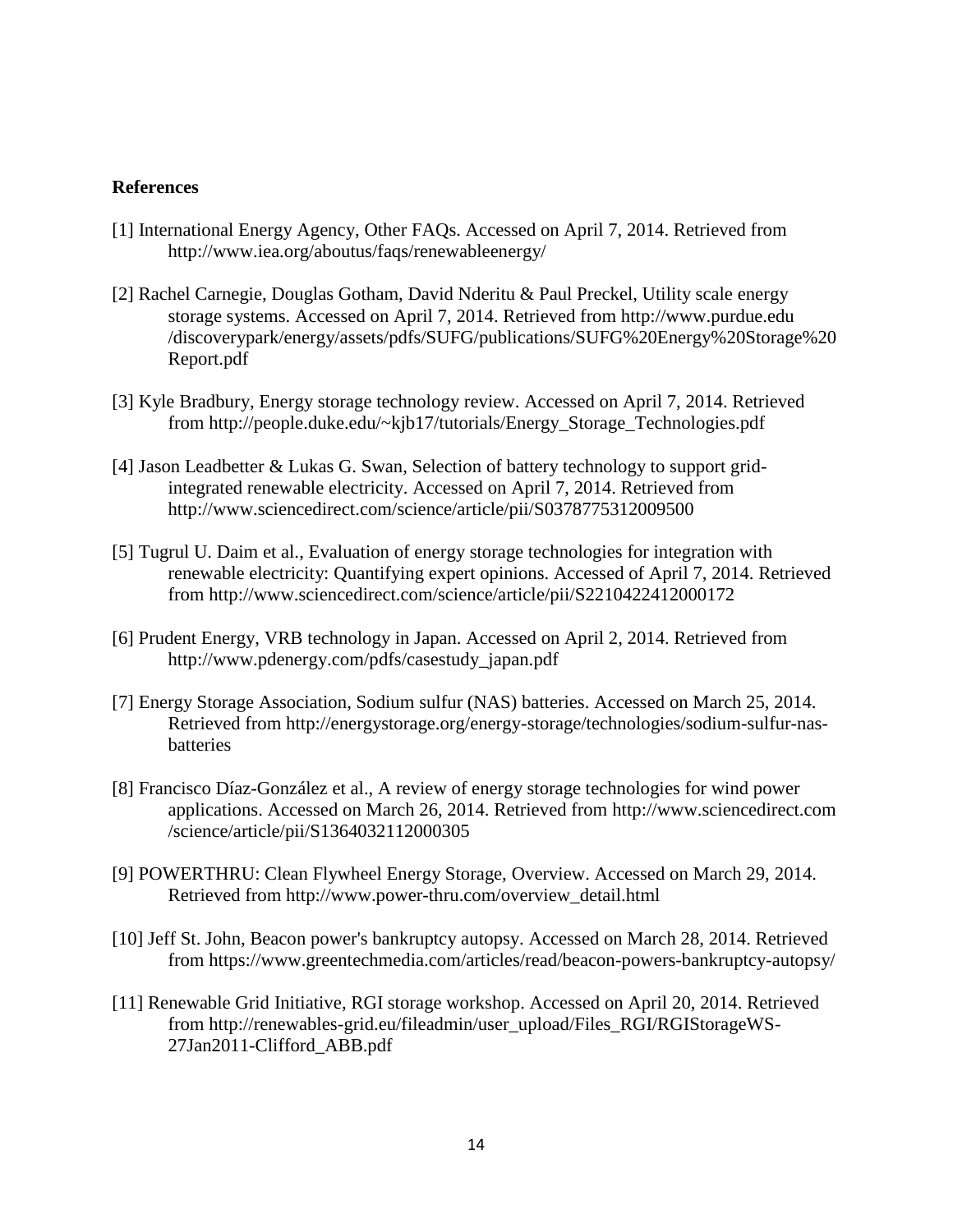- [12] Zachary Shahan, EOS energy storage next big thing in energy storage? Accessed on April 20, 2014. Retrieved from http://cleantechnica.com/2013/05/04/eos-energy-storage/
- [13] Rhone Resch, Solar power and energy storage: pairing technologies vital to our future. Accessed on April 20, 2014. Retrieved from http://www.renewableenergyworld.com/rea/ news/article/2013/09/solar-power-and-energy-storage-pairing-technologies-vital-to-ourfuture>
- [14] Nicholas Brown, Bill Gates provides boost to renewable energy storage company Aquion Energy. Accessed on April 20, 2014. Retrieved from http://cleantechnica.com /2013/04/03/bill-gates-provides-boost-to-renewable-energy-storage/
- [15] U.S Department of Energy, Grid energy storage. Accessed on July 1, 2014. Retrieved from http://energy.gov/sites/prod/files/2013/12/f5/Grid%20Energy%20Storage%20December%202013 .pdf